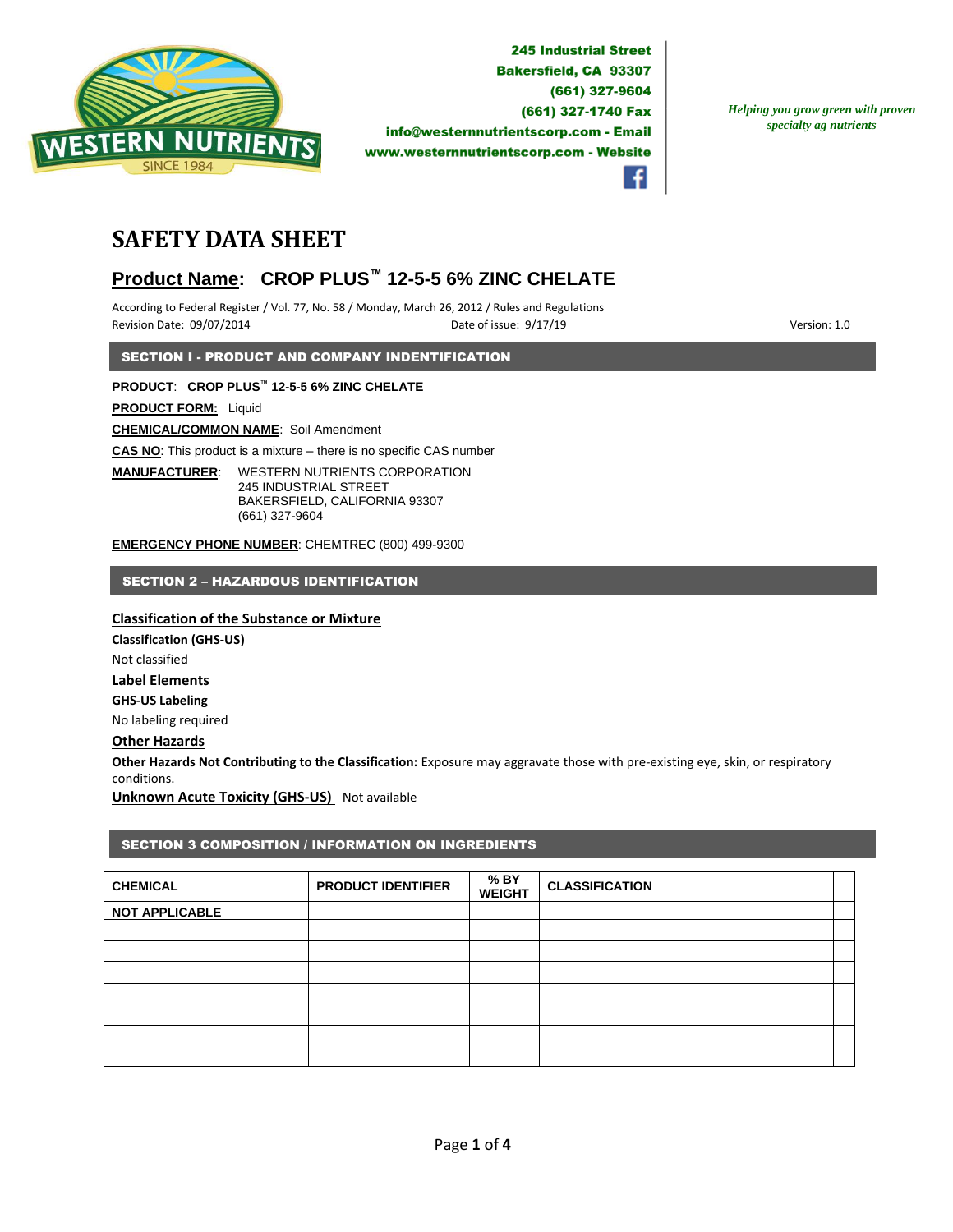

*Helping you grow green with proven specialty ag nutrients*

# **Product Name**: **CROP PLUS™ 12-5-5 6% ZINC CHELATE**

# Safety Data Sheet

Date: 9/17/2019

According to Federal Register / Vol. 77, No. 58 / Monday, March 26, 2012 / Rules and Regulations

### SECTION 4 - FIRST AID MEASURES

**EYES**: Flush immediately with water for at least 15 minutes. Call a physician if eye irritation persists **SKIN:** Wash thoroughly with soap and water. Remove contaminated clothing and wash before reuse. See a physician if skin becomes irritated.

**INGESTION**: If conscious and alert, drink water or milk to dilute, and then induce vomiting. Call a physician or Poison Control Center immediately.

**INHALATION**: Move to fresh air. If breathing becomes difficult, call a physician.

## SECTION 5 – FIRE-FIGHTING MEASURES

**FLASH POINT**: Not Combustible

**TEST METHOD**: Not pertinent

**FLAMMABLE LIMITS**: Not pertinent

**LEL**: Not pertinent

**UEL**: Not pertinent

#### **EXTINGUISHING MEDIA**: Not pertinent

**SPECIAL FIREFIGHTING PROCEDURES**: Wear positive pressure, self-contained breathing apparatus and goggles. Contain any liquid runoff.

**UNUSUAL FIRE & EXPLOSION HAZARDS**: None

#### SECTION 6 – ACCIDENTAL RELEASE MEASURES

#### **STEPS TO BE TAKEN IN CASE MATERIAL IS RELEASED OR SPILLED**:

Contain spill, absorb liquids by covering with absorbent material. Vacuum or sweep waste and place in container.

#### **WASTE DISPOSAL METHOD**:

Material, which cannot be used at the site, should be disposed of following all applicable Federal, State and local regulations.

## SECTION 7 – HANDLING AND STORAGE

Store in cool dry area away from children, food, and feed products

Protect from freezing

Avoid contamination and spills

Avoid contact with eyes, skin, and clothing

Avoid inhalation

Wash hands thoroughly before eating or smoking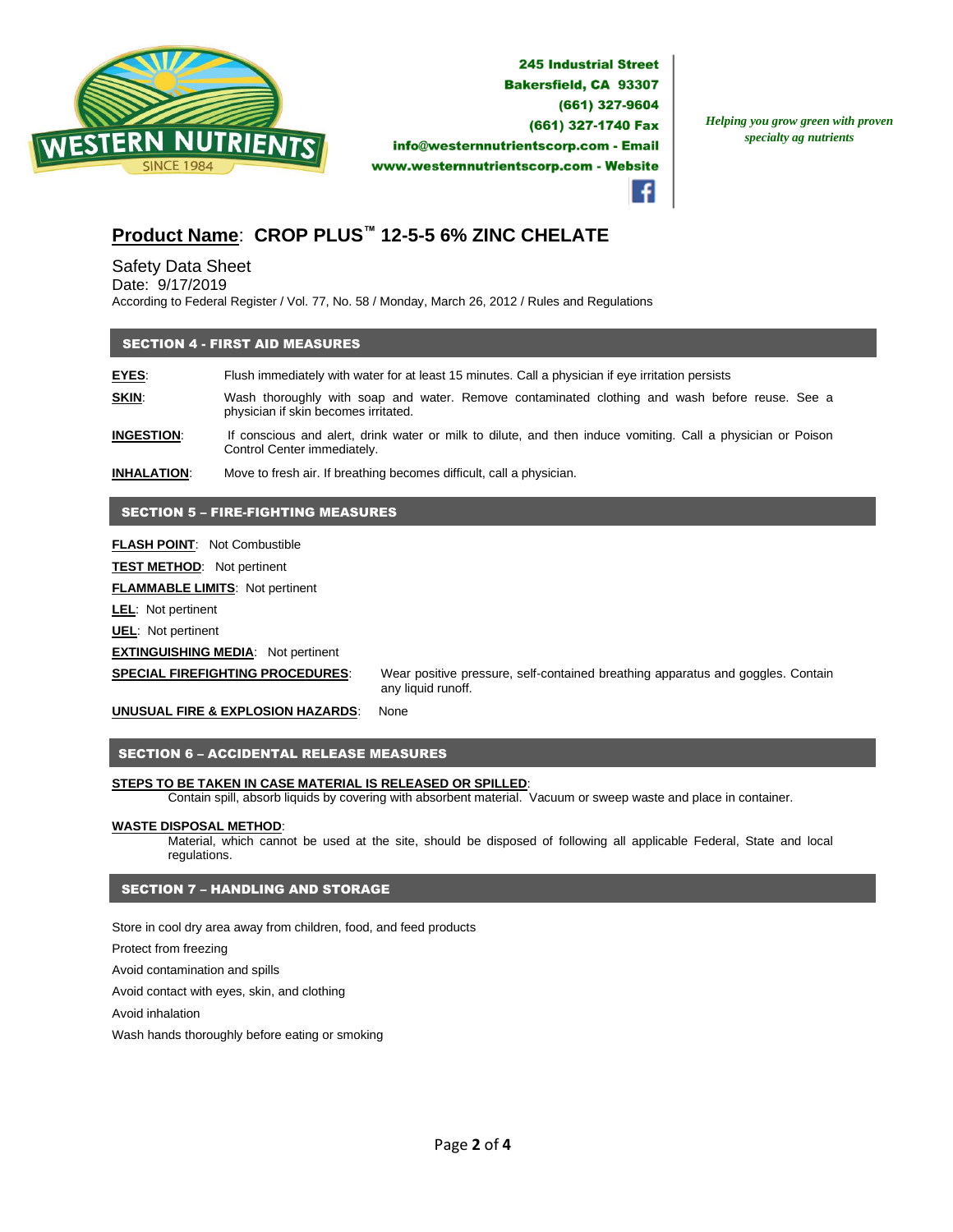

*Helping you grow green with proven specialty ag nutrients*



# **Product Name**: **CROP PLUS™ 12-5-5 6% ZINC CHELATE**

Safety Data Sheet Date: 9/17/2019 According to Federal Register / Vol. 77, No. 58 / Monday, March 26, 2012 / Rules and Regulations

## SECTION 8 – EXPOSURE CONTROLS/PERSONAL PROTECTION

**EYES**: Chemical dust / splash goggles or full-face shield to prevent eye contact. As a general rule, do not wear contact lenses when handling.

**SKIN:** Impervious gloves and clothes.

**RESPIRATORY**: Not normally needed. If use generates an aerosol mist or respiratory irritation, use NIOSH-approved dust/mist respirator

#### **VENTILATION**: Recommended but no TLV established

**PERSONAL PROTECTIVE EQUIPMENT**: Wear clothing consistent for handling and applying fertilizer



#### SECTION 9 – PHYSICAL AND CHEMICAL PROPERTIES

**APPEARANCE**: DARK BROWN LIQUID **ODOR**: STRONG ODOR **BOILING POINT**: 215° F **SPECIFIC GRAVITY**: 1.300 **VAPOR PRESSURE**: N/A **PH**: 7.3 **VAPOR DENSITY** (AIR= 1) : <1.0 **% VOLATILE**: N/A **WATER SOLUBILITY**: Complete, Miscible **EVAPORATION RATE**: Same as water **HAZARD RATING:** HEALTH: 1 REACTIVITY: 0 FLAMMABILITY: 0 [0=Insignificant 1=Slight 2=Moderate 3=High 4=Extreme]

### SECTION 10 – STABILITY AND REACTIVITY

**STABILITY**: Stable **CONDITIONS TO AVOID**: N/A **INCOMPATIBILITY**: None **HAZARDOUS DECOMPOSITION PRODUCTS**: Not known **HAZARDOUS POLYMERIZATION**: Will not occur **CONDITIONS TO AVOID**: None known

.